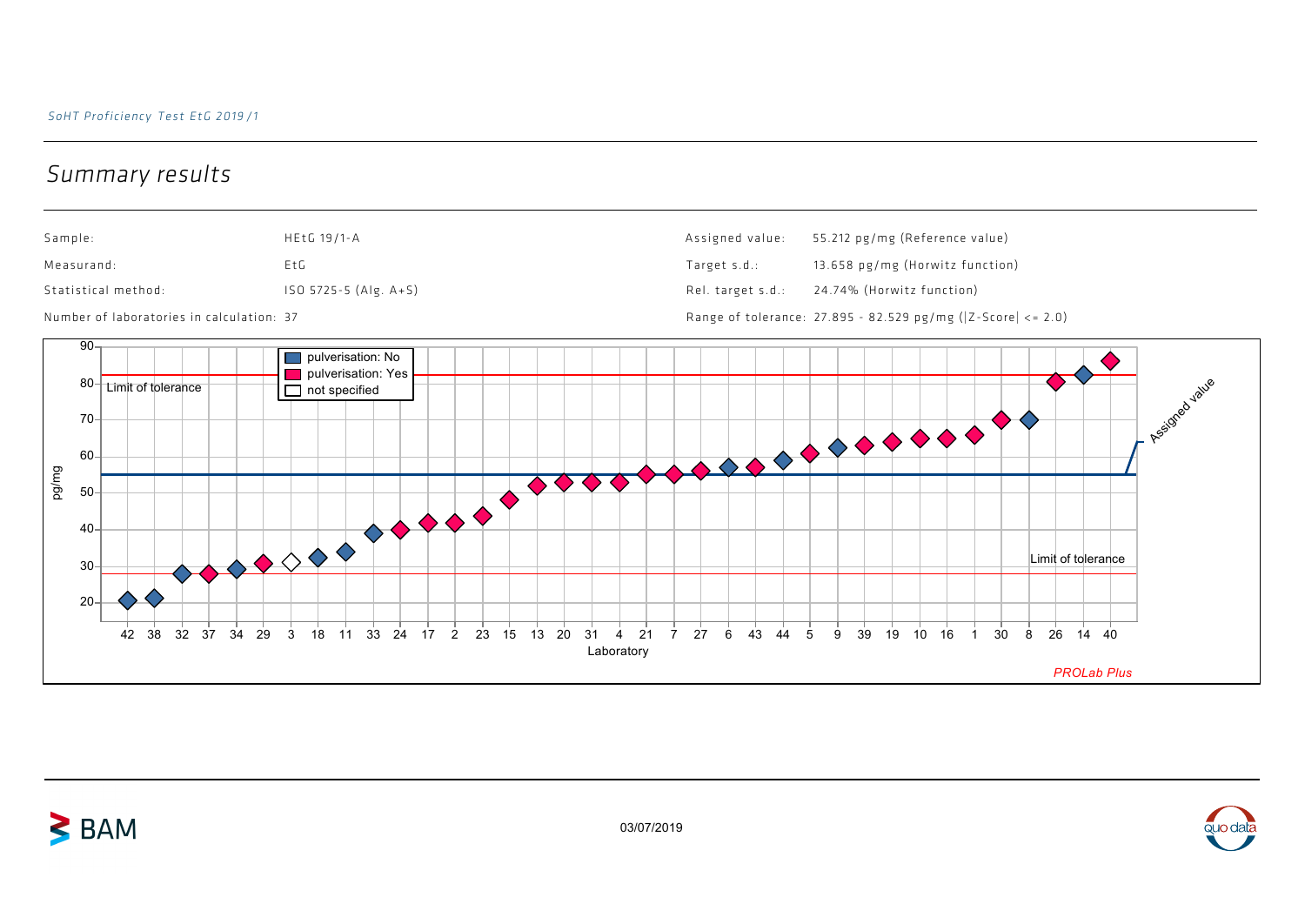## Summary results



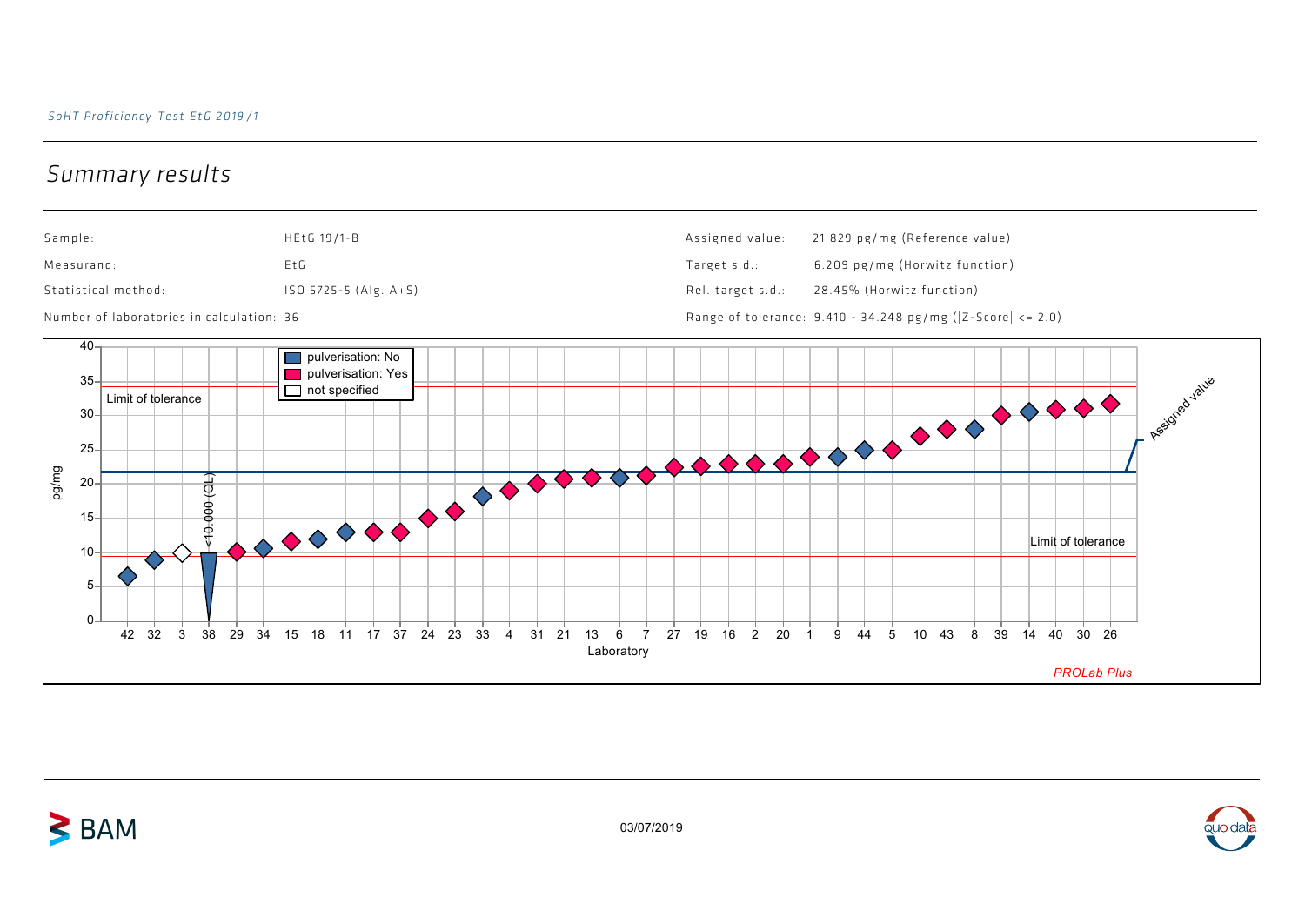## Summary results

 $\geq$  BAM





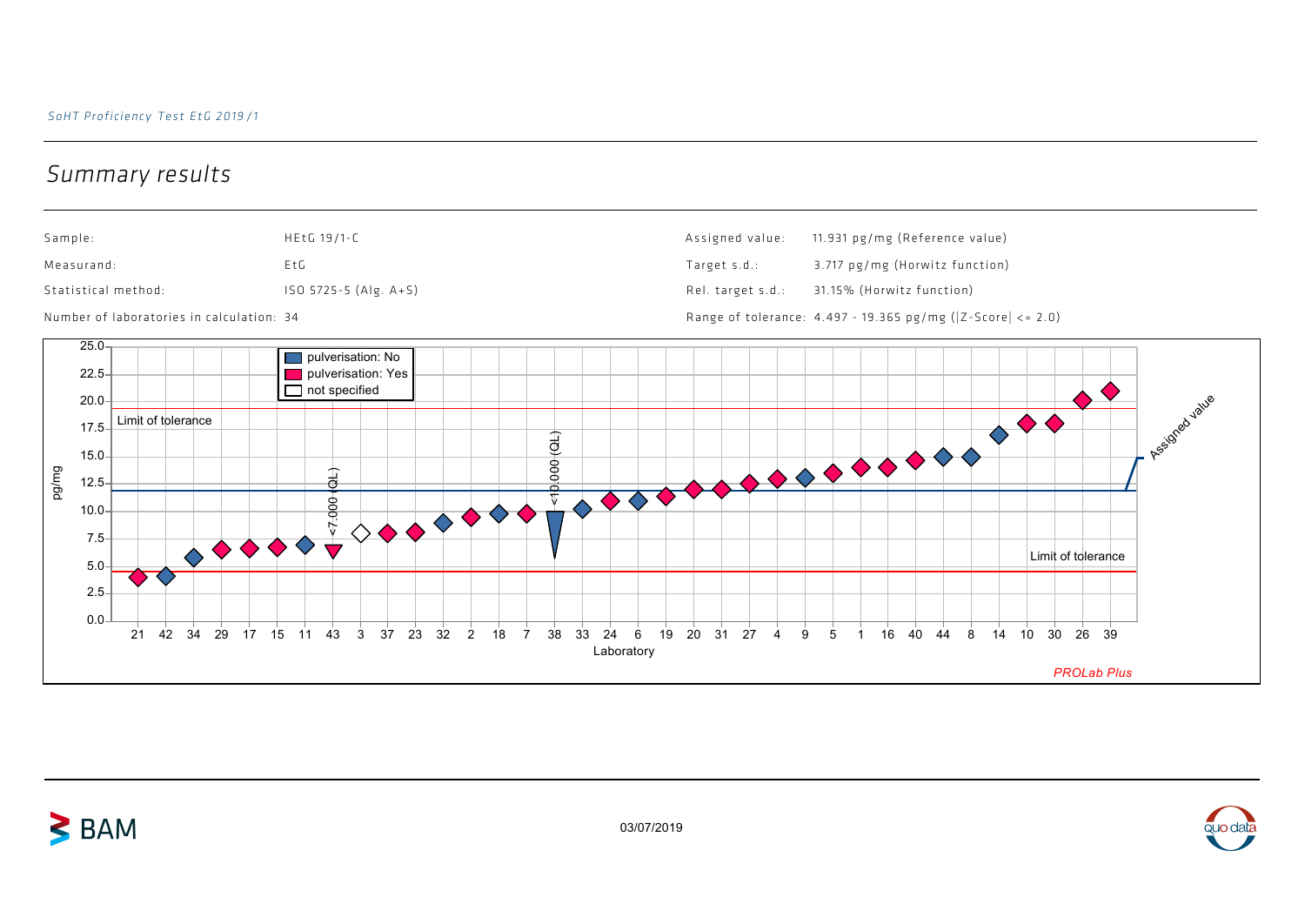|                           | HETG191A Z score |         | HETG191B Z score |         |
|---------------------------|------------------|---------|------------------|---------|
| Unit                      | pg/mg            |         | pg/mg            |         |
| $\mathbf{1}$              | 66.000           | $0.8\,$ | 24.000           | 0.3     |
| $\boldsymbol{2}$          | 42.000           | $-1.0$  | 23.000           | 0.2     |
| $\ensuremath{\mathsf{3}}$ | 31.000           | $-1.8$  | 10.000           | $-1.9$  |
| $\overline{\mathbf{4}}$   | 53.000           | $-0.2$  | 19.000           | $-0.5$  |
| $\mathbf 5$               | 61.000           | 0.4     | 25.000           | 0.5     |
| 6                         | 57.000           | 0.1     | 21.000           | $-0.1$  |
| $\overline{7}$            | 55.100           | 0.0     | 21.300           | $-0.1$  |
| 8                         | 70.000           | 1.1     | 28.000           | 1.0     |
| 9                         | 62.400           | $0.5\,$ | 24.000           | 0.3     |
| 10                        | 65.000           | 0.7     | 27.000           | 0.8     |
| 11                        | 34.000           | $-1.6$  | 13.000           | $-1.4$  |
| 13                        | 52.000           | $-0.2$  | 21.000           | $-0.1$  |
| 14                        | 82.300           | 2.0     | 30.500           | 1.4     |
| 15                        | 48.100           | $-0.5$  | 11.700           | $-1.6$  |
| $16$                      | 65.000           | 0.7     | 23.000           | $0.2\,$ |
| 17                        | 42.000           | $-1.0$  | 13.000           | $-1.4$  |
| 18                        | 32.400           | $-1.7$  | 12.000           | $-1.6$  |
| 19                        | 63.950           | 0.6     | 22.680           | 0.1     |
| 20                        | 53.000           | $-0.2$  | 23.000           | $0.2\,$ |
| 21                        | 55.100           | $0.0\,$ | 20.700           | $-0.2$  |
| 23                        | 43.800           | $-0.8$  | 16.100           | $-0.9$  |
| 24                        | 40.000           | $-1.1$  | 15.000           | $-1.1$  |
| 26                        | 80.600           | 1.9     | 31.700           | 1.6     |
| 27                        | 56.100           | 0.1     | 22.500           | 0.1     |
| 29                        | 30.700           | $-1.8$  | 10.100           | $-1.9$  |
| 30                        | 70.000           | $1.1$   | 31.000           | $1.5$   |
| 31                        | 53.000           | $-0.2$  | 20.000           | $-0.3$  |
| 32                        | 28.000           | $-2.0$  | 9.000            | $-2.1$  |
| 33                        | 39.107           | $-1.2$  | 18.210           | $-0.6$  |
| 34                        | 29.100           | $-1.9$  | 10.600           | $-1.8$  |
| 37                        | 28.000           | $-2.0$  | 13.000           | $-1.4$  |
| 38                        | 21.200           | $-2.5$  | < 10.000         |         |
| 39                        | 63.000           | 0.6     | 30.000           | $1.3$   |
| 40                        | 86.100           | 2.3     | 30.900           | 1.5     |
| 42                        | 20.800           | $-2.5$  | 6.500            | $-2.5$  |
| 43                        | 57.100           | 0.1     | 28.000           | 1.0     |
| 44                        | 59.000           | 0.3     | 25.000           | 0.5     |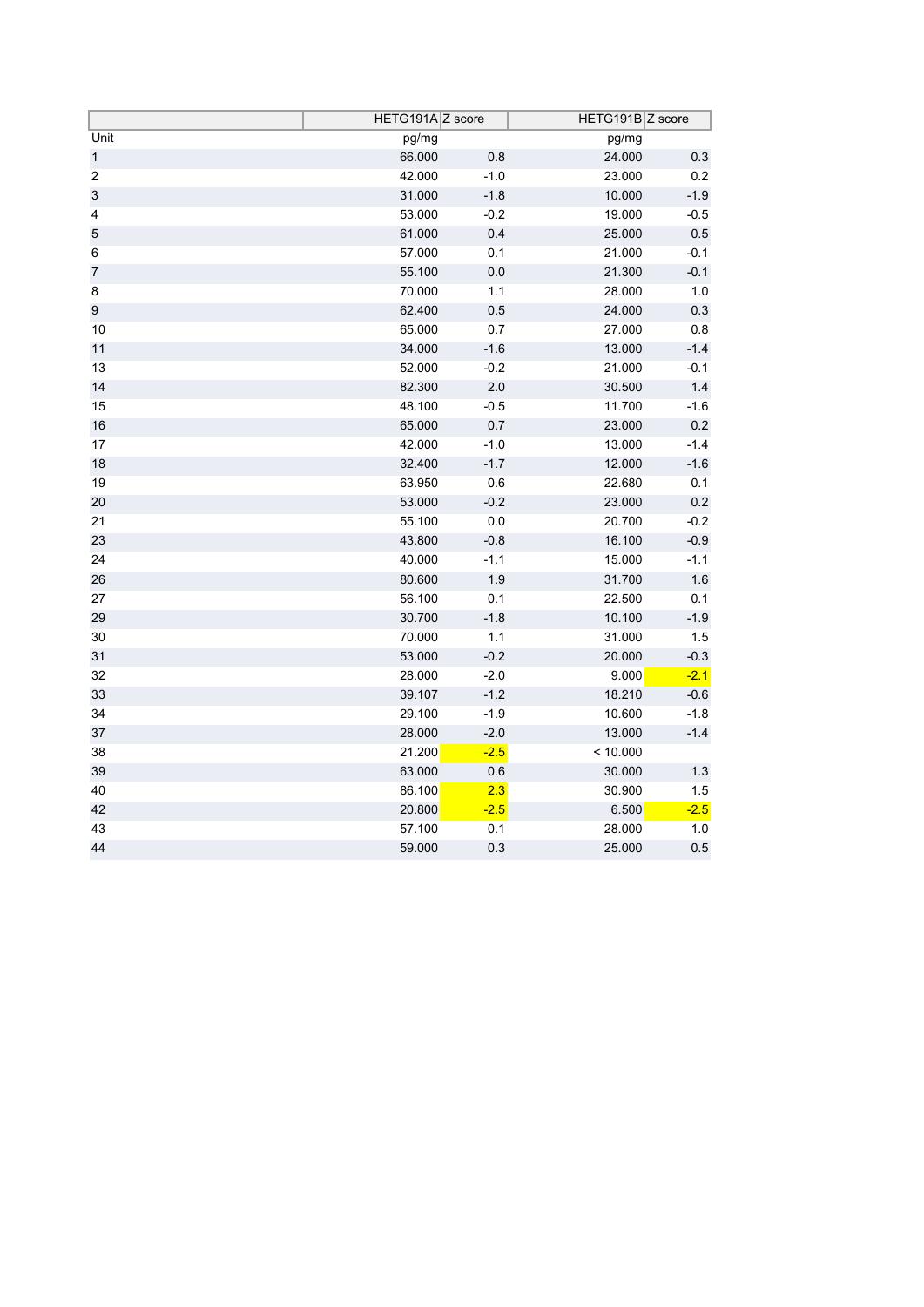| HETG191C Z score |        |
|------------------|--------|
| pg/mg            |        |
| 14.000           | 0.6    |
| 9.500            | $-0.7$ |
| 8.000            | $-1.1$ |
| 13.000           | 0.3    |
| 13.500           | 0.4    |
| 11.000           | $-0.3$ |
| 9.800            | $-0.6$ |
| 15.000           | 0.8    |
| 13.100           | 0.3    |
| 18.000           | 1.6    |
| 7.000            | $-1.3$ |
|                  |        |
| 17.000           | 1.4    |
| 6.800            | $-1.4$ |
| 14.000           | 0.6    |
| 6.600            | $-1.4$ |
| 9.800            | $-0.6$ |
| 11.400           | $-0.1$ |
| 12.000           | 0.0    |
| 4.000            | $-2.1$ |
| 8.100            | $-1.0$ |
| 11.000           | $-0.3$ |
| 20.200           | 2.2    |
| 12.600           | 0.2    |
| 6.500            | $-1.5$ |
| 18.000           | 1.6    |
| 12.000           | 0.0    |
| 9.000            | $-0.8$ |
| 10.180           | $-0.5$ |
| 5.800            | $-1.6$ |
| 8.000            | $-1.1$ |
| < 10.000         |        |
| 21.000           | 2.4    |
| 14.700           | 0.7    |
| 4.100            | $-2.1$ |
| < 7.000          |        |
| 15.000           | 0.8    |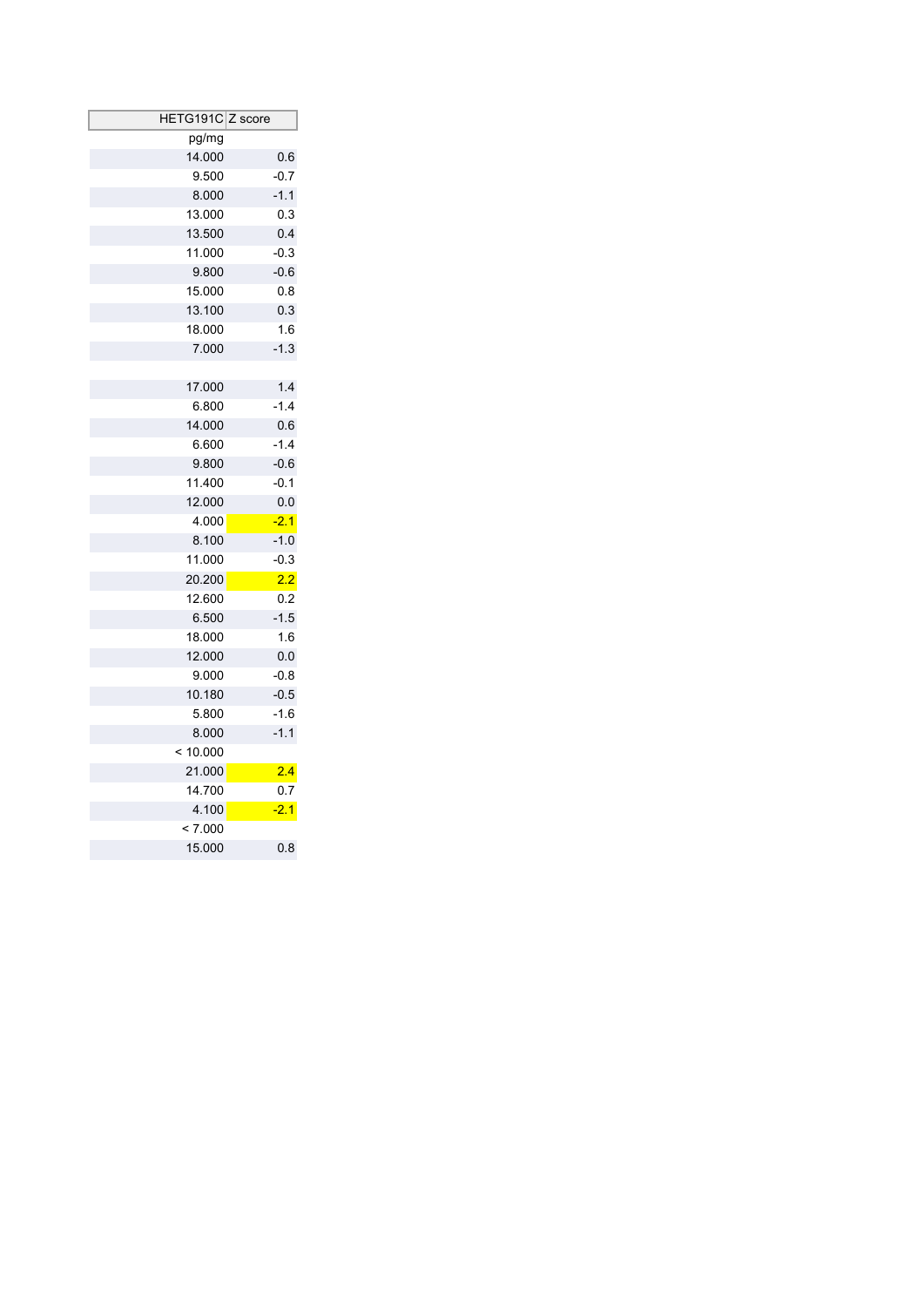|                                                                             | Measurand                                        | Sample   | Class of methods                                | Mean   | Reprod. s.d. | Rel. reproducibility s.d. |
|-----------------------------------------------------------------------------|--------------------------------------------------|----------|-------------------------------------------------|--------|--------------|---------------------------|
| Sample-measurand combination: HEtG 19/1-A - EtG<br>$\overline{\phantom{a}}$ |                                                  |          |                                                 |        |              |                           |
|                                                                             | <b>ETG</b>                                       | HETG191A | pulverisation: Yes                              | 55.212 | 12.940       | 23.44 %                   |
|                                                                             | <b>ETG</b>                                       | HETG191A | pulverisation: No                               | 44.265 | 22.602       | 51.06 %                   |
|                                                                             |                                                  |          |                                                 |        | 16.56185675  |                           |
|                                                                             | Sample-measurand combination : HEtG 19/1-B - EtG |          |                                                 |        |              |                           |
|                                                                             | <b>ETG</b>                                       | HETG191B | pulverisation: Yes                              | 21.829 | 7.004        | 32.09 %                   |
|                                                                             | <b>ETG</b>                                       | HETG191B | pulverisation: No                               | 17.983 | 9.346        | 51.97 %                   |
|                                                                             |                                                  |          |                                                 |        | 7.706848465  |                           |
| $\overline{a}$                                                              |                                                  |          | Sample-measurand combination: HEtG 19/1-C - EtG |        |              |                           |
|                                                                             | <b>ETG</b>                                       | HETG191C | pulverisation: Yes                              | 11.931 | 4.791        | 40.16 %                   |
|                                                                             | <b>ETG</b>                                       | HETG191C | pulverisation: No                               | 10.635 | 4.644        | 43.67 %                   |
|                                                                             |                                                  |          |                                                 |        | 4.672384439  |                           |